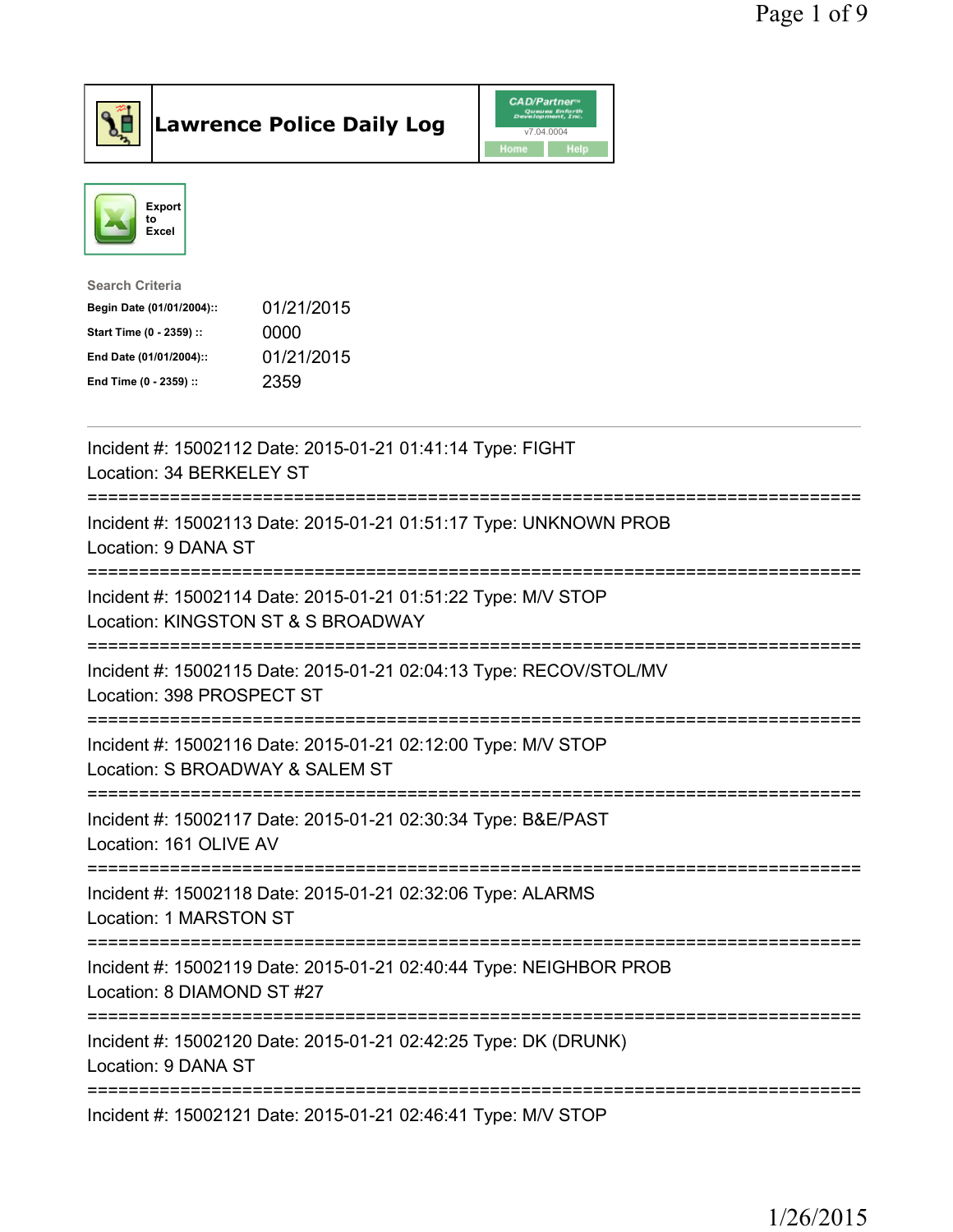Location: AMESBURY ST & COMMON ST =========================================================================== Incident #: 15002122 Date: 2015-01-21 03:26:24 Type: SUS PERS/MV Location: ESSEX TOWERS / 18 FRANKLIN ST #B27 FL 2 =========================================================================== Incident #: 15002123 Date: 2015-01-21 04:14:10 Type: ALARM/BURG Location: VECINA BEAUTY SUPPLY / 196 BROADWAY =========================================================================== Incident #: 15002124 Date: 2015-01-21 04:37:02 Type: A&B PAST Location: 317 LAWRENCE ST #3 FL 3 =========================================================================== Incident #: 15002125 Date: 2015-01-21 04:55:46 Type: ALARM/BURG Location: PST PROPERTIES / 1 MARSTON ST =========================================================================== Incident #: 15002126 Date: 2015-01-21 05:11:03 Type: ALARM/BURG Location: LAWRENCE BUSINESS PUBLIC ACADEMY / 526 LOWELL ST =========================================================================== Incident #: 15002127 Date: 2015-01-21 05:49:26 Type: ALARM/BURG Location: VECINA BEAUTY SUPPLY / 196 BROADWAY =========================================================================== Incident #: 15002128 Date: 2015-01-21 06:07:11 Type: ALARM/BURG Location: WENDYS / 55 HAMPSHIRE ST =========================================================================== Incident #: 15002130 Date: 2015-01-21 07:52:26 Type: B&E/PAST Location: 18 YALE ST =========================================================================== Incident #: 15002129 Date: 2015-01-21 07:55:35 Type: AUTO ACC/NO PI Location: FERRY ST & HOME ST =========================================================================== Incident #: 15002131 Date: 2015-01-21 07:57:56 Type: MV/BLOCKING Location: 26 ROBINSON CT =========================================================================== Incident #: 15002132 Date: 2015-01-21 08:03:41 Type: HIT & RUN M/V Location: 642 ANDOVER ST =========================================================================== Incident #: 15002133 Date: 2015-01-21 08:16:15 Type: M/V STOP Location: SHORT & OAK =========================================================================== Incident #: 15002134 Date: 2015-01-21 08:18:22 Type: M/V STOP Location: DURSO AV & WINTHROP AV =========================================================================== Incident #: 15002135 Date: 2015-01-21 08:22:54 Type: 209A/VIOLATION Location: 155 OLIVE AV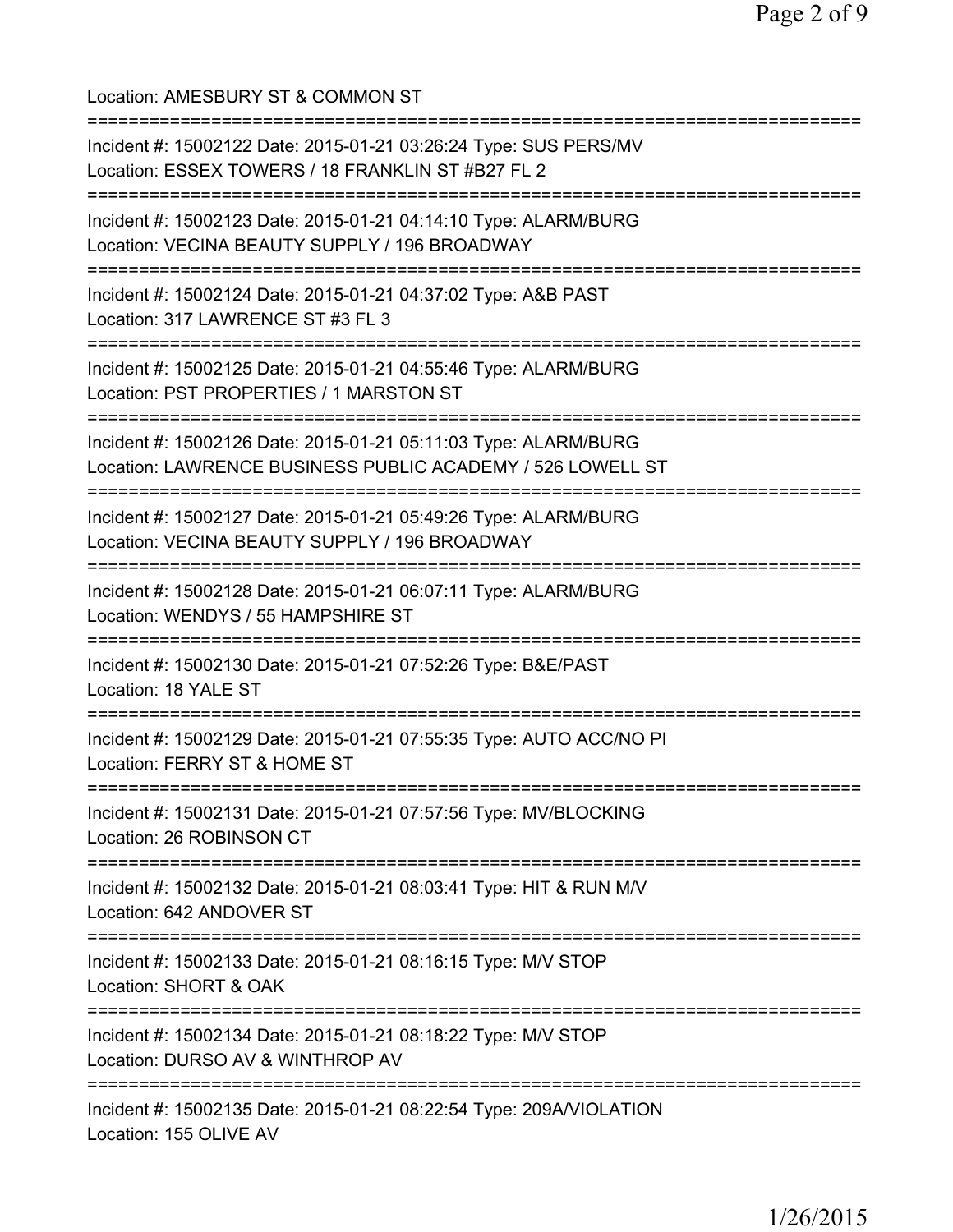| Incident #: 15002136 Date: 2015-01-21 08:38:54 Type: AUTO ACC/UNK PI<br>Location: 50 BROADWAY                                                 |
|-----------------------------------------------------------------------------------------------------------------------------------------------|
| Incident #: 15002137 Date: 2015-01-21 08:53:20 Type: ALARM/BURG<br>Location: PAYLESS SHOES / 700 ESSEX ST<br>=============================    |
| Incident #: 15002138 Date: 2015-01-21 09:07:25 Type: AUTO ACC/PI<br>Location: 18 PHILLIPS ST                                                  |
| Incident #: 15002139 Date: 2015-01-21 09:16:34 Type: ALARM/BURG<br>Location: DON PEDRO / 118 S UNION ST                                       |
| Incident #: 15002140 Date: 2015-01-21 09:17:57 Type: WIRE DOWN<br>Location: 21 STATE ST                                                       |
| Incident #: 15002141 Date: 2015-01-21 09:24:27 Type: ALARM/HOLD<br>Location: LARA RESD / 105 FARNHAM ST<br>============================       |
| Incident #: 15002142 Date: 2015-01-21 09:31:49 Type: M/V STOP<br>Location: 700 ESSEX ST                                                       |
| Incident #: 15002143 Date: 2015-01-21 09:45:43 Type: M/V STOP<br>Location: AMESBURY ST & CANAL ST                                             |
| Incident #: 15002144 Date: 2015-01-21 09:48:35 Type: LIC PLATE STO<br>Location: 314 S BROADWAY                                                |
| Incident #: 15002145 Date: 2015-01-21 09:57:04 Type: MAL DAMAGE<br>Location: 321 E HAVERHILL ST FL 1ST<br>;================================== |
| Incident #: 15002146 Date: 2015-01-21 10:08:35 Type: M/V STOP<br>Location: PARKER ST & SALEM ST                                               |
| Incident #: 15002147 Date: 2015-01-21 10:10:41 Type: WARRANT SERVE<br>Location: 2 APPLETON ST                                                 |
| Incident #: 15002148 Date: 2015-01-21 10:14:44 Type: SHOPLIFTING<br>Location: 700 ESSEX ST                                                    |
| Incident #: 15002149 Date: 2015-01-21 10:27:48 Type: INVESTIGATION<br>Location: WEATHERBEE SCHOOL / 75 NEWTON ST                              |
|                                                                                                                                               |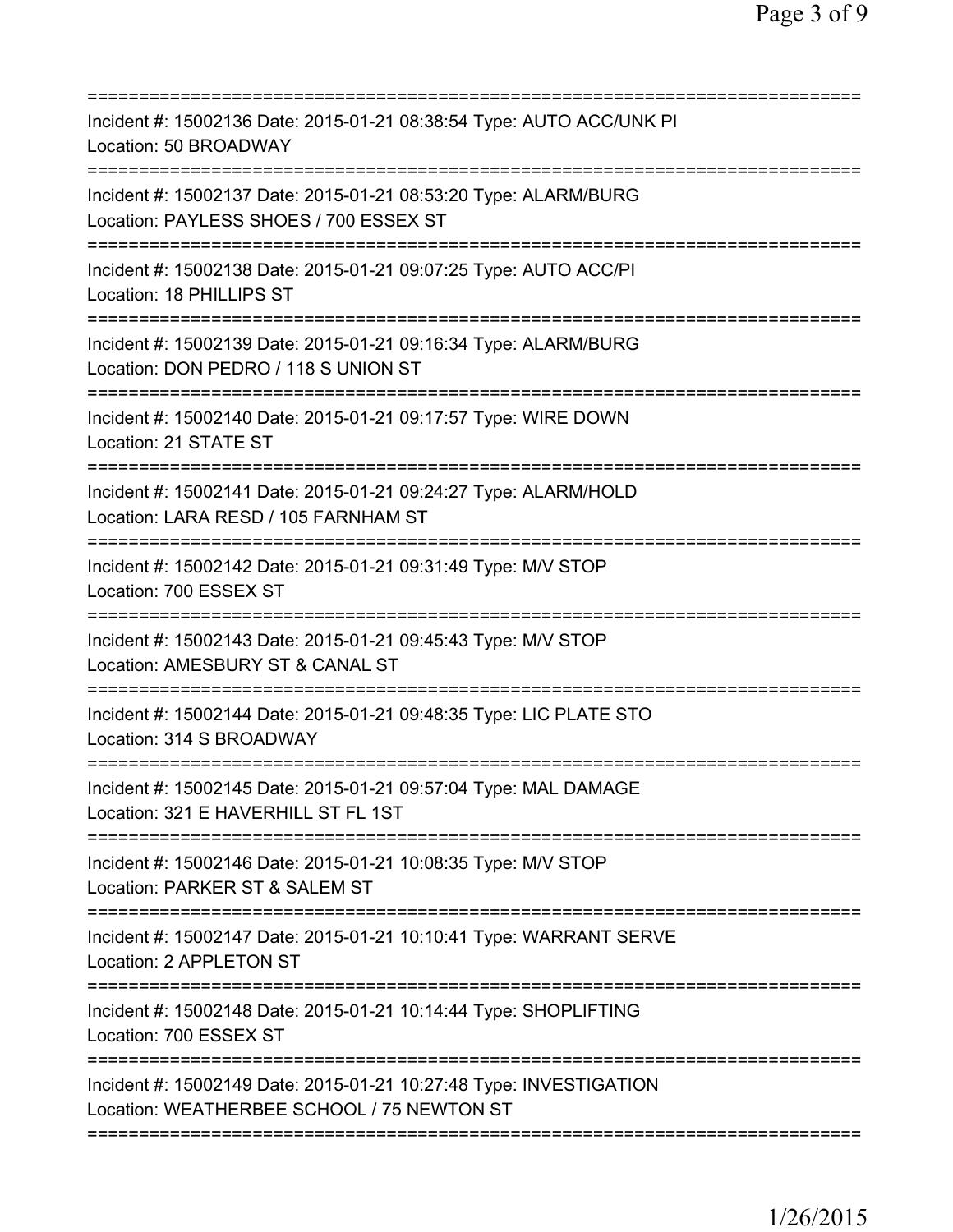| Incident #: 15002150 Date: 2015-01-21 10:37:18 Type: TOW OF M/V<br>Location: SOVERIGN BANK / 296 ESSEX ST            |
|----------------------------------------------------------------------------------------------------------------------|
| Incident #: 15002151 Date: 2015-01-21 10:41:05 Type: WARRANT SERVE<br>Location: 27 W DALTON ST #17                   |
| Incident #: 15002152 Date: 2015-01-21 11:03:19 Type: INVESTIGATION<br>Location: 20 BASSWOOD ST                       |
| Incident #: 15002153 Date: 2015-01-21 11:05:26 Type: PARK & WALK<br><b>Location: COMMON ST</b>                       |
| Incident #: 15002154 Date: 2015-01-21 11:15:00 Type: RECOV/STOL/MV<br>Location: 9 BASSWOOD ST                        |
| Incident #: 15002155 Date: 2015-01-21 11:17:23 Type: M/V STOP<br>Location: 407 ESSEX ST                              |
| Incident #: 15002156 Date: 2015-01-21 11:18:44 Type: M/V STOP<br><b>Location: CENTRAL BRIDGE</b>                     |
| Incident #: 15002157 Date: 2015-01-21 11:38:21 Type: M/V STOP<br>Location: ALMA ST & ERVING AV                       |
| Incident #: 15002158 Date: 2015-01-21 11:41:57 Type: TOW OF M/V<br>Location: 11 TRINITY ST<br>---------------------- |
| Incident #: 15002161 Date: 2015-01-21 11:55:09 Type: TOW OF M/V<br>Location: 160 SARATOGA ST                         |
| Incident #: 15002160 Date: 2015-01-21 11:55:42 Type: MAL DAMAGE<br>Location: 12 YALE ST                              |
| Incident #: 15002159 Date: 2015-01-21 11:55:45 Type: STOL/MV/PAS<br>Location: 1 LOGAN ST                             |
| Incident #: 15002162 Date: 2015-01-21 12:13:43 Type: M/V STOP<br>Location: 389 BROADWAY                              |
| Incident #: 15002163 Date: 2015-01-21 12:17:35 Type: M/V STOP<br>Location: 198 LAWRENCE ST                           |
| Incident #: 15002164 Date: 2015-01-21 12:26:55 Type: NOTIFICATION                                                    |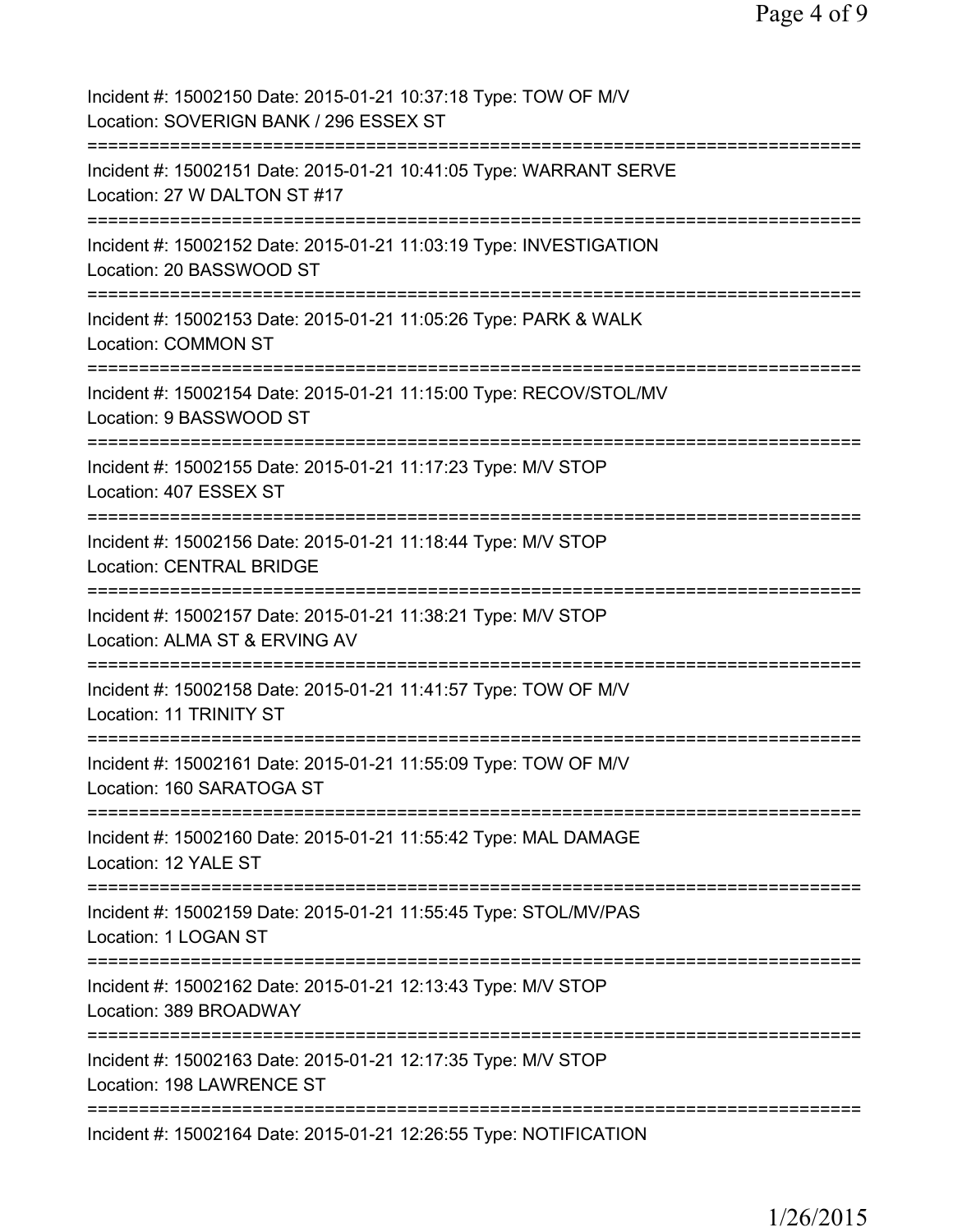Location: 62 MARGIN ST FL 2NDFL =========================================================================== Incident #: 15002165 Date: 2015-01-21 12:42:36 Type: SUS PERS/MV Location: MARKET BASKET / 700 ESSEX ST =========================================================================== Incident #: 15002166 Date: 2015-01-21 12:55:54 Type: INVESTIGATION Location: GUILMETTE SCHOOL / 80 BODWELL ST =========================================================================== Incident #: 15002167 Date: 2015-01-21 12:57:04 Type: TRESPASSING Location: 700 ESSEX ST =========================================================================== Incident #: 15002168 Date: 2015-01-21 13:01:28 Type: PARK & WALK Location: S UNION ST =========================================================================== Incident #: 15002169 Date: 2015-01-21 13:20:01 Type: AMBULANCE ASSSI Location: MARION AV =========================================================================== Incident #: 15002170 Date: 2015-01-21 13:22:58 Type: M/V STOP Location: BUSWELL ST & EUTAW ST =========================================================================== Incident #: 15002171 Date: 2015-01-21 13:26:16 Type: KEEP PEACE Location: 44 HAVERHILL ST =========================================================================== Incident #: 15002172 Date: 2015-01-21 13:44:11 Type: SUICIDE ATTEMPT Location: 29B WILLOW ST FL 2NDFL =========================================================================== Incident #: 15002173 Date: 2015-01-21 13:53:29 Type: B&E/PAST Location: LAWRENCE (HAMPSTEAD GLASS) / 417 CANAL ST =========================================================================== Incident #: 15002174 Date: 2015-01-21 14:11:22 Type: LOST PROPERTY Location: 191 PROSPECT ST =========================================================================== Incident #: 15002175 Date: 2015-01-21 14:57:10 Type: RECOV/STOL/MV Location: 63 BUSWELL ST =========================================================================== Incident #: 15002176 Date: 2015-01-21 15:07:51 Type: M/V STOP Location: 89 MAY ST =========================================================================== Incident #: 15002177 Date: 2015-01-21 15:16:51 Type: RECOV/STOL/MV Location: 32 POPLAR ST =========================================================================== Incident #: 15002178 Date: 2015-01-21 15:22:53 Type: ALARM/BURG Location: 189 ARLINGTON ST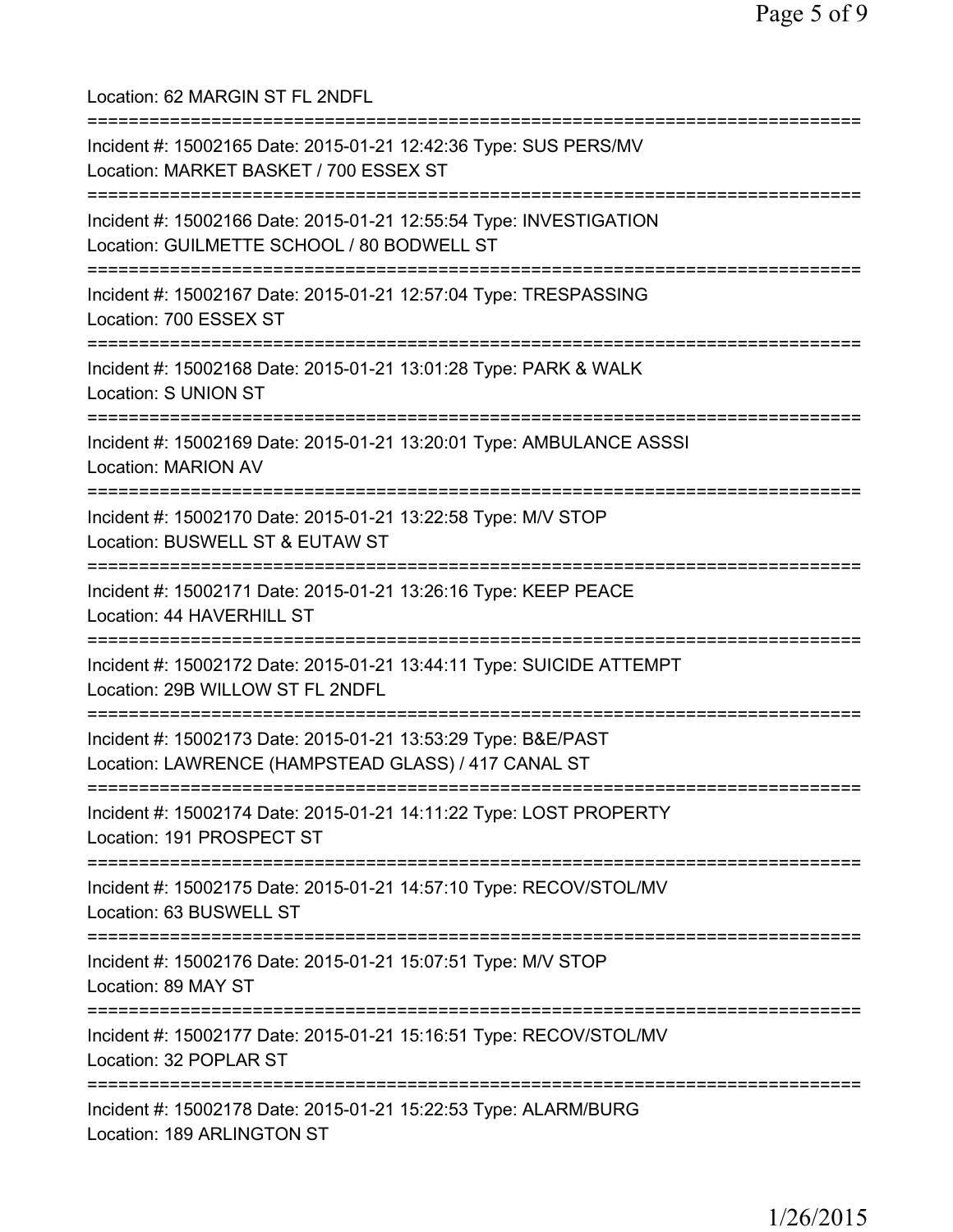| Incident #: 15002179 Date: 2015-01-21 15:34:14 Type: THREATS<br>Location: SOUTH LAWRENCE EAST SCHOOL / 165 CRAWFORD ST                  |
|-----------------------------------------------------------------------------------------------------------------------------------------|
| Incident #: 15002180 Date: 2015-01-21 15:51:52 Type: LARCENY/PAST<br>Location: 1 PARKER ST                                              |
| Incident #: 15002181 Date: 2015-01-21 16:04:49 Type: SHOPLIFTING<br>Location: SMOKE VALLEY / 205 BROADWAY<br>========================== |
| Incident #: 15002182 Date: 2015-01-21 16:13:12 Type: AMBULANCE ASSSI<br>Location: 542 ANDOVER ST                                        |
| Incident #: 15002183 Date: 2015-01-21 16:14:10 Type: AUTO ACC/NO PI<br>Location: 27 KENDALL ST                                          |
| Incident #: 15002184 Date: 2015-01-21 16:21:13 Type: DOMESTIC/PAST<br>Location: 141 AMESBURY ST #401                                    |
| Incident #: 15002185 Date: 2015-01-21 16:52:19 Type: B&E/MV/PAST<br>Location: MAPLE ST & WHITE ST                                       |
| Incident #: 15002186 Date: 2015-01-21 17:19:27 Type: M/V STOP<br>Location: AMESBURY ST & COMMON ST                                      |
| Incident #: 15002187 Date: 2015-01-21 17:24:03 Type: ALARM/BURG<br>Location: RESD; ROBERT HERMAN 6035122573 / 49 CORBETT RD             |
| Incident #: 15002188 Date: 2015-01-21 17:43:17 Type: MV/BLOCKING<br>Location: IGLESIA MOVIMINETO MISIONERO / 167 ESSEX ST               |
| Incident #: 15002189 Date: 2015-01-21 17:44:41 Type: UNWANTEDGUEST<br>Location: 572 ESSEX ST #6A                                        |
| Incident #: 15002190 Date: 2015-01-21 18:11:49 Type: M/V STOP<br><b>Location: WEARE ST</b>                                              |
| Incident #: 15002191 Date: 2015-01-21 18:14:57 Type: M/V STOP<br>Location: 330 HAVERHILL ST                                             |
| Incident #: 15002192 Date: 2015-01-21 18:15:26 Type: CK WELL BEING<br>Location: 800 ESSEX ST FL 1                                       |
|                                                                                                                                         |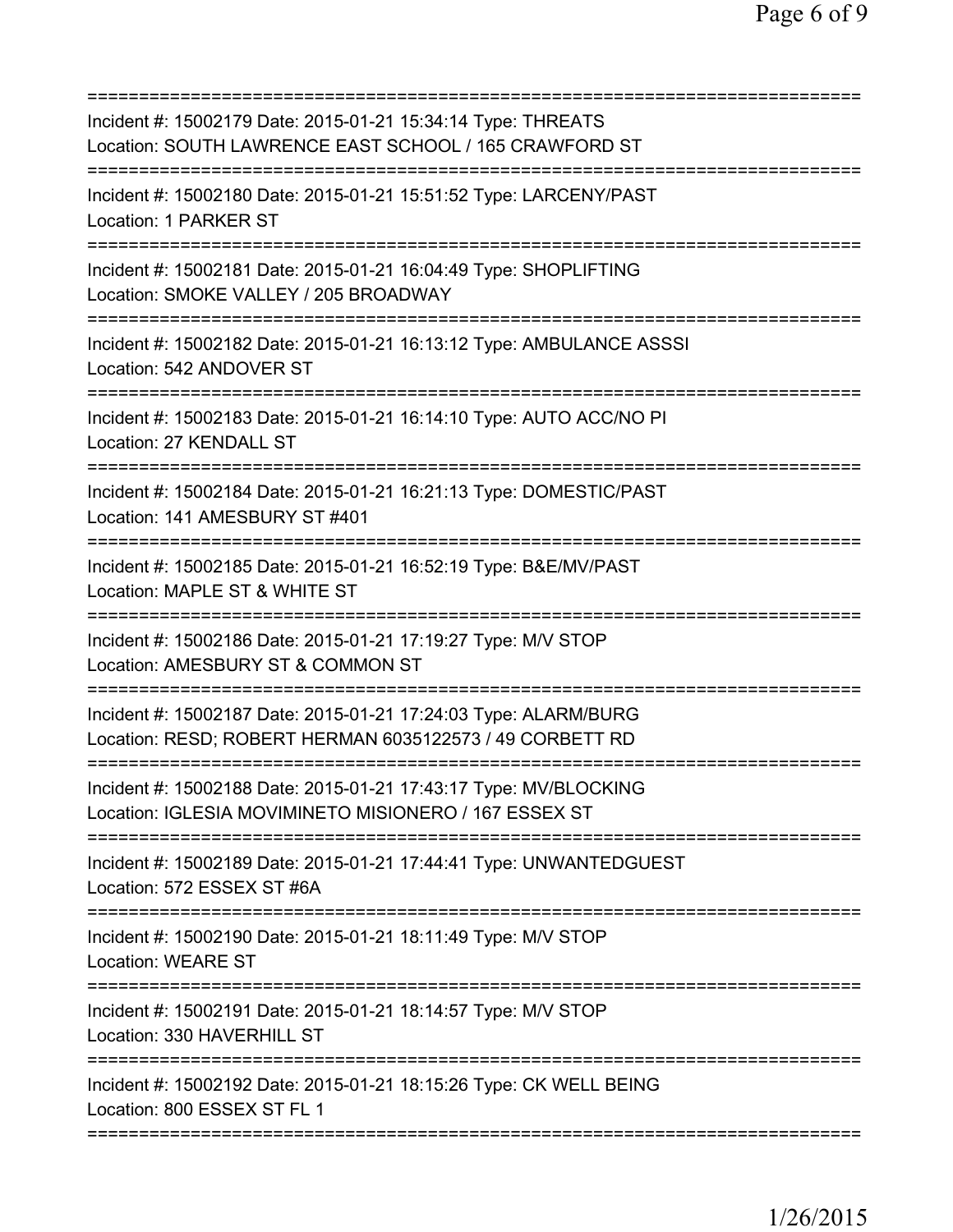| Incident #: 15002193 Date: 2015-01-21 18:17:22 Type: M/V STOP<br>Location: FARLEY ST & S BROADWAY                            |
|------------------------------------------------------------------------------------------------------------------------------|
| Incident #: 15002194 Date: 2015-01-21 18:21:02 Type: STOL/MV/PAS<br><b>Location: FALMOUTH ST</b>                             |
| Incident #: 15002195 Date: 2015-01-21 18:22:18 Type: M/V STOP<br>Location: CHICKERING ST & PATTON ST                         |
| Incident #: 15002197 Date: 2015-01-21 18:33:51 Type: CK WELL BEING<br>Location: 68 WATER ST FL 2                             |
| Incident #: 15002196 Date: 2015-01-21 18:35:51 Type: ROBBERY ARMED<br>Location: 8 BERNARD AV                                 |
| Incident #: 15002199 Date: 2015-01-21 18:45:25 Type: HIT & RUN M/V<br>Location: 114 LIQUORS / 80 WINTHROP AV                 |
| Incident #: 15002198 Date: 2015-01-21 18:45:56 Type: LARCENY/PAST<br>Location: 68 MECHANIC ST #1 FL 1                        |
| Incident #: 15002200 Date: 2015-01-21 18:59:45 Type: MISSING PERS<br>Location: 438 S BROADWAY                                |
| =========================<br>Incident #: 15002201 Date: 2015-01-21 19:16:36 Type: DISTURBANCE<br>Location: 62 MARGIN ST FL 2 |
| Incident #: 15002202 Date: 2015-01-21 19:39:52 Type: LARCENY/PAST<br>Location: 68 MECHANIC ST                                |
| Incident #: 15002203 Date: 2015-01-21 19:49:43 Type: SPECIAL CHECK<br>Location: 374 MARKET ST                                |
| Incident #: 15002204 Date: 2015-01-21 19:54:03 Type: M/V STOP<br>Location: ELM ST & HAMPSHIRE ST                             |
| Incident #: 15002205 Date: 2015-01-21 20:04:20 Type: M/V STOP<br>Location: 205 BROADWAY                                      |
| Incident #: 15002206 Date: 2015-01-21 20:25:43 Type: COURT DOC SERVE<br>Location: 13 BICKNELL TER                            |
| Incident #: 15002207 Date: 2015-01-21 20:27:50 Type: COURT DOC SERVE                                                         |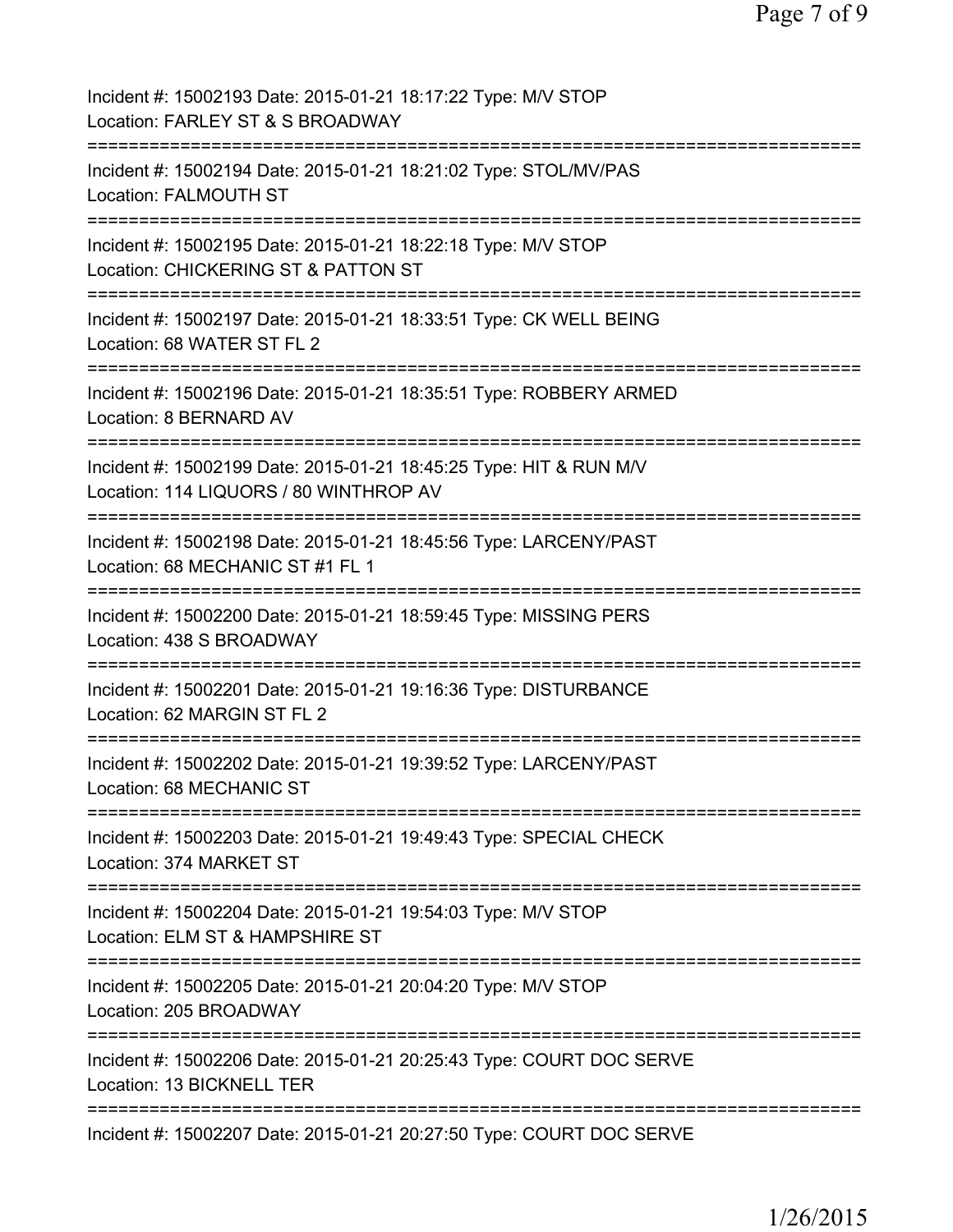Location: 1056 ESSEX ST =========================================================================== Incident #: 15002208 Date: 2015-01-21 20:40:06 Type: TOW/REPOSSED Location: 178 ABBOTT ST =========================================================================== Incident #: 15002209 Date: 2015-01-21 20:44:32 Type: STOL/MV/PAS Location: 75 MARGIN ST =========================================================================== Incident #: 15002210 Date: 2015-01-21 21:08:40 Type: ALARM/BURG Location: LAWRENCE FAMILY PUBLIC ACADEMY / 526 LOWELL ST =========================================================================== Incident #: 15002211 Date: 2015-01-21 21:14:06 Type: M/V STOP Location: BROADWAY & TREMONT ST =========================================================================== Incident #: 15002212 Date: 2015-01-21 21:19:57 Type: M/V STOP Location: 530 BROADWAY =========================================================================== Incident #: 15002213 Date: 2015-01-21 21:25:50 Type: B&E/MV/PAST Location: 257 BROADWAY #3 =========================================================================== Incident #: 15002214 Date: 2015-01-21 21:27:03 Type: M/V STOP Location: LAWRENCE ST & SARATOGA ST =========================================================================== Incident #: 15002216 Date: 2015-01-21 21:28:31 Type: SHOTS FIRED Location: 160 JACKSON ST FL 1 =========================================================================== Incident #: 15002215 Date: 2015-01-21 21:29:03 Type: SHOTS FIRED Location: 160 JACKSON ST =========================================================================== Incident #: 15002217 Date: 2015-01-21 21:50:44 Type: STOL/MV/PAS Location: 459 HAMPSHIRE ST #3-R FL 3 =========================================================================== Incident #: 15002218 Date: 2015-01-21 22:08:01 Type: SUS PERS/MV Location: 61 LINEHAN ST =========================================================================== Incident #: 15002219 Date: 2015-01-21 22:12:01 Type: M/V STOP Location: KINGSTON ST & S BROADWAY =========================================================================== Incident #: 15002220 Date: 2015-01-21 22:33:42 Type: M/V STOP Location: BROADWAY & ESSEX ST =========================================================================== Incident #: 15002221 Date: 2015-01-21 22:38:41 Type: M/V STOP Location: 239 BROADWAY